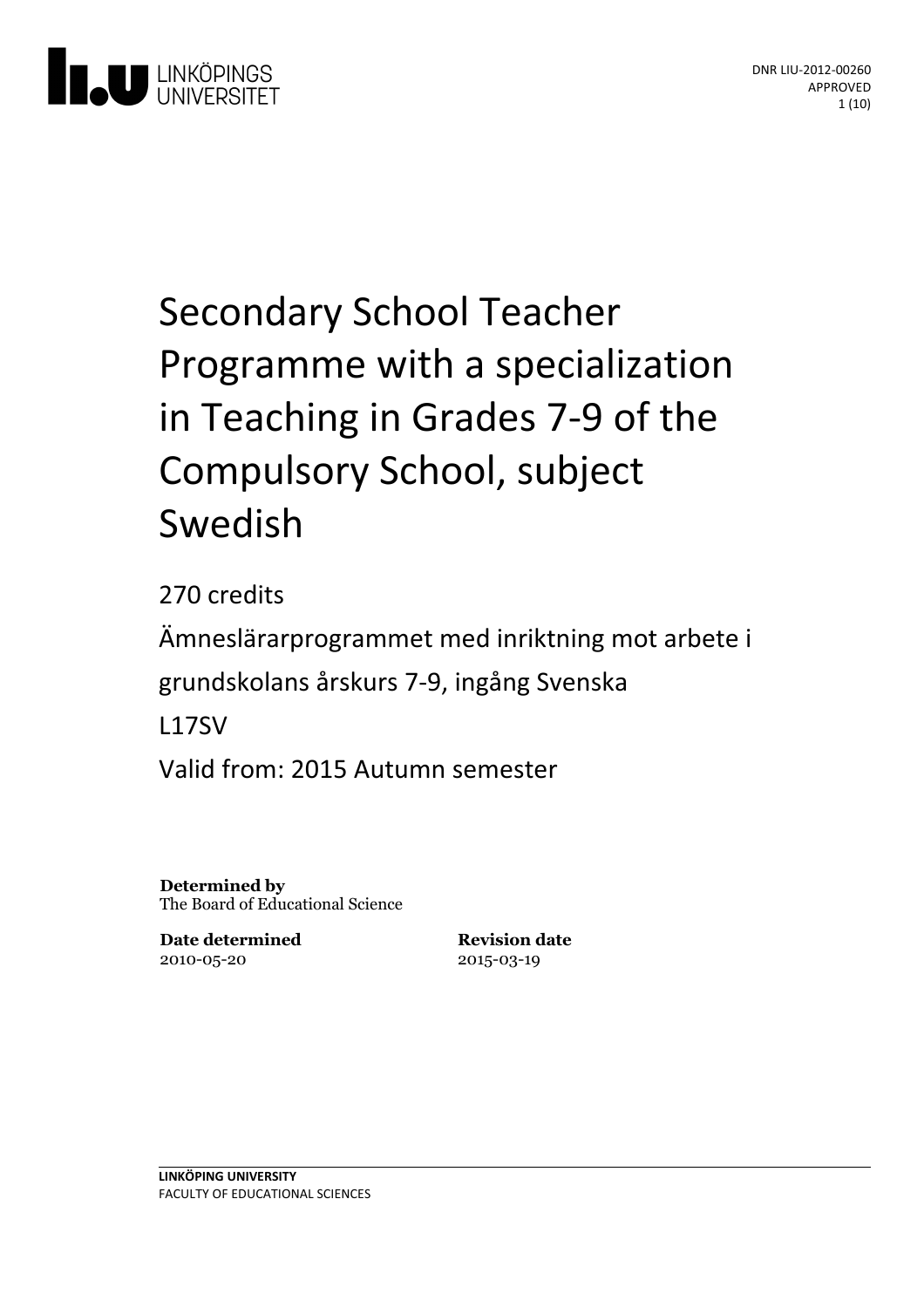# Entry requirements

# Degree in Swedish

Ämneslärarexamen med inriktning mot arbete i grundskolans årskurs 7-9

# Degree in English

Degree of Bachelor of Arts in Secondary Education Degree of Bachelor of Sciense in Secondary Education

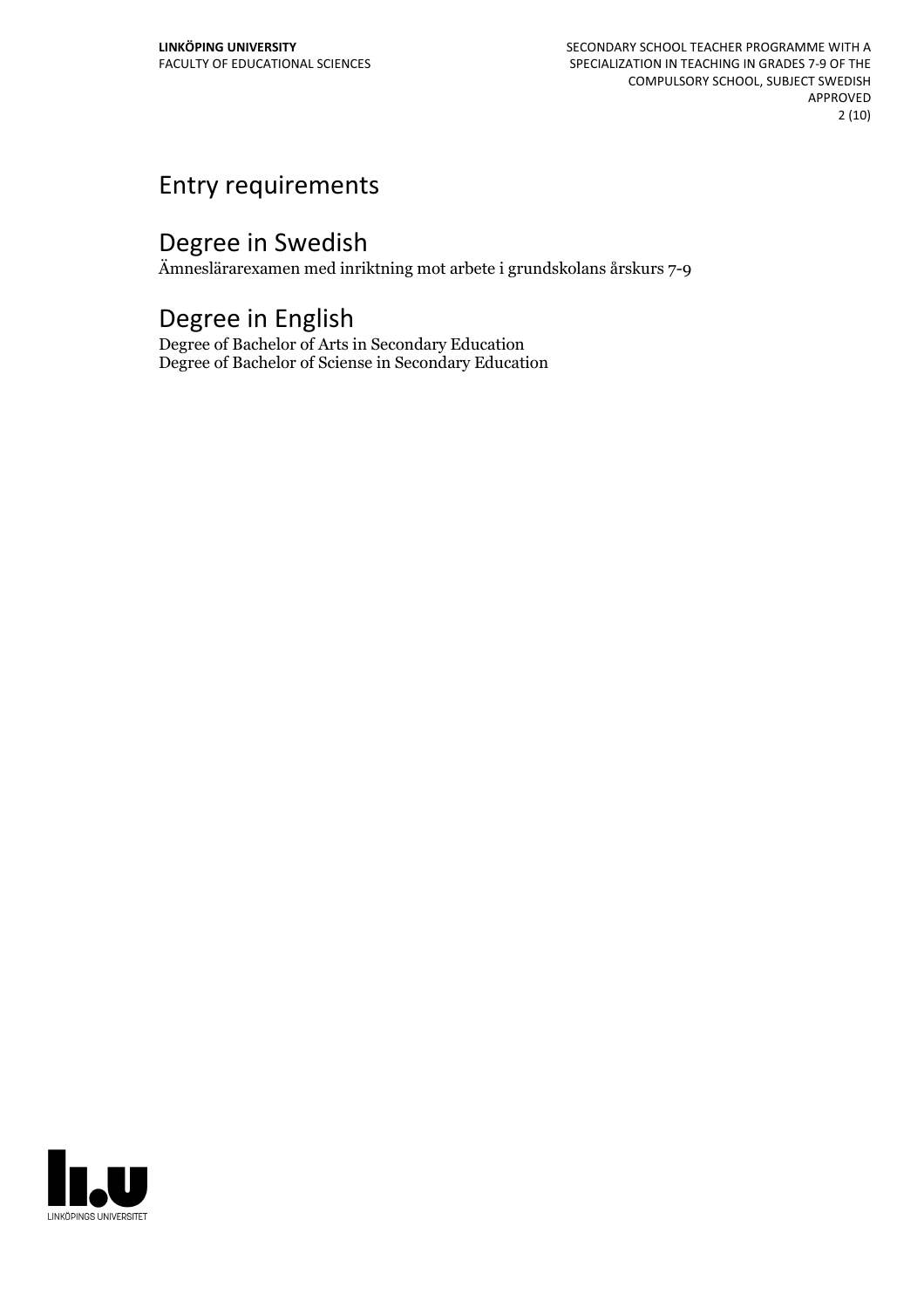# **Curriculum**

#### **Semester 1 (Autumn 2015)**

| Course<br>code | Course name                                                               | <b>Credits</b> | Level            | Weeks | ECV |
|----------------|---------------------------------------------------------------------------|----------------|------------------|-------|-----|
| 974G01         | Educational Sciences 1, Didactics                                         | 5              | G <sub>1</sub> X |       |     |
| 974G03         | Educational Sciences 3, Educational Assessment                            | 7.5            | G <sub>1</sub> X |       |     |
| 974G04         | Educational Sciences 4, History of Education,<br>Societal role and values | 7.5            | G <sub>1</sub> X |       |     |
| 974G06         | Educational Sciences 2, Development and Learning                          | 8.5            | G <sub>1</sub> X |       |     |
| 974GV6         | <b>Educational Scienes, Teaching Practise</b>                             | 1.5            | G <sub>1</sub> X |       |     |

## **Semester 2 (Spring 2016)**

| Course<br>code | Course name              | Credits | Level | Weeks ECV |  |
|----------------|--------------------------|---------|-------|-----------|--|
|                | 91SV17 Swedish (1-30 cr) | 30      | G1X   |           |  |

#### **Semester 3 (Autumn 2016)**

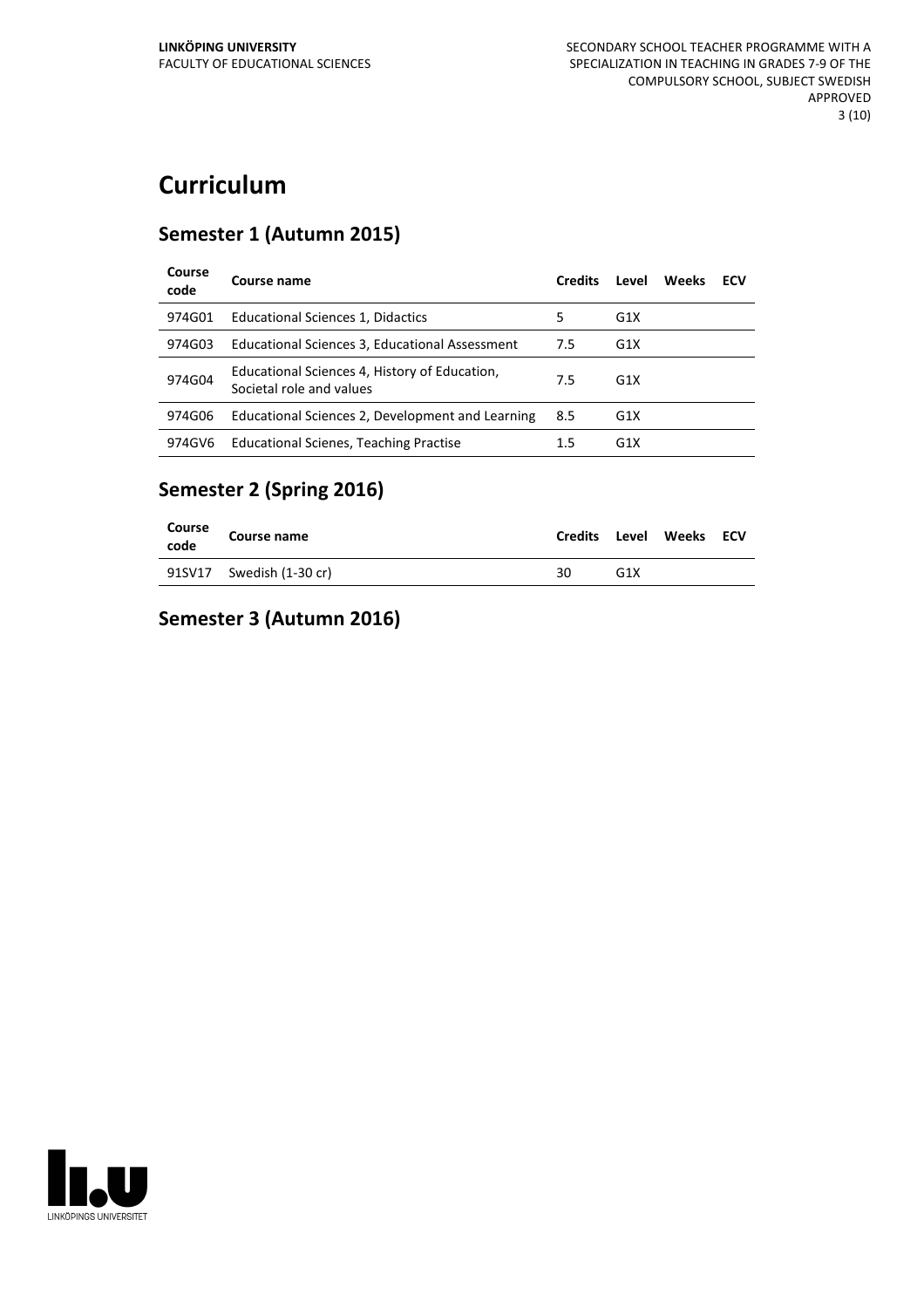| Course<br>code | <b>Course name</b>                    | <b>Credits</b> | Level | Weeks | <b>ECV</b> |
|----------------|---------------------------------------|----------------|-------|-------|------------|
| 92F1V7         | French: Teaching Practise (28-30)     | 2.5            | G1X   |       |            |
| 92FR17         | French (1-27,5)                       | 27.5           | G1X   |       |            |
| 92GE07         | Geography (1-30)                      | 30             | G1X   |       | E          |
| 92KE17         | Chemistry (1-15)                      | 15             | G1X   |       |            |
| 92KE27         | Chemistry (16-30)                     | 15             | G1X   |       | E          |
| 92RE17         | Religious Education (1-15)            | 15             | G1X   |       |            |
| 92RE27         | Religious Education (16-30)           | 15             | G1X   |       |            |
| 92S1V7         | Spanish, Teaching Practise (28-30)    | 2.5            | G1X   |       |            |
| 92SA17         | Swedish as a second language (1-15)   | 15             | G1X   |       |            |
| 92SA27         | Swedish as a second language (16-30)  | 15             | G1X   |       |            |
| 92SP17         | Spanish, (1-27,5 hp)                  | 27.5           | G1X   |       |            |
| 92SV37         | Swedish, (31-52,5 hp)                 | 22.5           | G1X   |       |            |
| 92SVV9         | Swedish: Teaching Practise (53-60 hp) | 7.5            | G1X   |       | E          |
| 92T1V7         | German: Teching Practise (28-30)      | 2.5            | G1X   |       |            |
| 92T1V8         | Technology: Teaching Practise (28-30) | 3              | G1X   |       |            |
| 92TK17         | Technology (1-15)                     | 15             | G1X   |       |            |
| 92TK27         | Technology (16-27)                    | 12             | G1X   |       |            |
| 92TY17         | German, (1-27,5)                      | 27.5           | G1X   |       |            |

# **Semester 4 (Spring 2017)**

| Course<br>code | Course name                                                           | <b>Credits</b> | Level            | Weeks              | <b>ECV</b> |
|----------------|-----------------------------------------------------------------------|----------------|------------------|--------------------|------------|
| 92BI27         | Biology (16-30)                                                       | 15             | G1X              |                    | E          |
| 92GEV9         | Geography: Teaching Practice (52.5 - 60), 7,5<br><b>ECTS Credits</b>  | 7.5            | G1X              |                    | E          |
| 92REV9         | Religious Education: Teaching Practice (37.5-45),<br>7,5 ECTS Credits | 7.5            | G1X              |                    | E          |
| 92TK37         | Technology (31-40.5)                                                  | 10.5           | G <sub>1</sub> X |                    |            |
| 92TK47         | Technology (46-60)                                                    | 15             | G <sub>1</sub> X |                    | E          |
| 92TKV9         | Technology: Teaching Practice (41-45)                                 | 4.5            | G1X              |                    | E          |
| 92TYV9         | German: Teaching Practice (56-60)                                     | 5              | G1X              |                    | E          |
| 92SA37         | Swedish as a second language (31-45)                                  | 15             | G <sub>1</sub> X | v201634-<br>201704 | Е          |

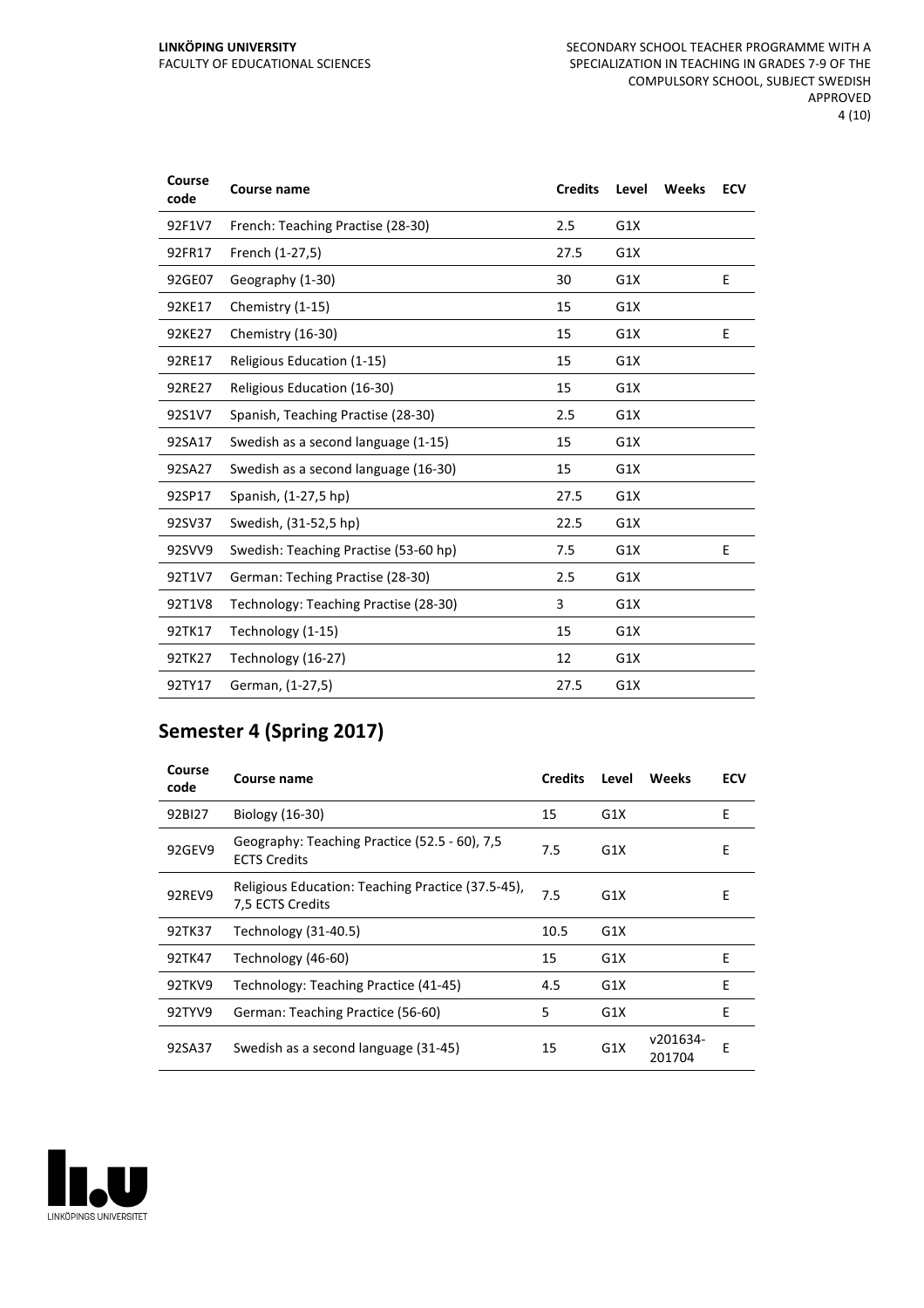| Course<br>code | Course name                                                 | <b>Credits</b> | Level            | Weeks              | ECV |
|----------------|-------------------------------------------------------------|----------------|------------------|--------------------|-----|
| 92SA47         | Swedish as a second language (53-60)                        | 7.5            | G1X              | v201634-<br>201704 | E   |
| 92BI17         | Biology (1-15)                                              | 15             | G1X              | v201703-<br>201710 |     |
| 92KE37         | Chemistry (31-45)                                           | 15             | G1X              | v201703-<br>201710 |     |
| 92RE37         | Religious Education (31-37,5)                               | 7.5            | G1X              | v201704-<br>201708 |     |
| 92GE37         | Geography (31-52,5)                                         | 22.5           | G1X              | v201704-<br>201713 |     |
| 92TM17         | Wood and Metal Craft (1-15)                                 | 15             | G1X              | v201704-<br>201713 |     |
| 92TX17         | Textile Craft (1-15)                                        | 15             | G1X              | v201704-<br>201713 | Ε   |
| 92EN17         | English (1-27,5)                                            | 27.5           | G1X              | v201704-<br>201723 | E   |
| 92FR37         | French (31-55)                                              | 25             | G1X              | v201704-<br>201723 |     |
| 92SH01         | Social Science: Didactics                                   | 9              | G <sub>2</sub> X | v201704-<br>201723 | E   |
| 92SP37         | Spanish (31-55)                                             | 25             | G1X              | v201704-<br>201723 |     |
| 92TY37         | German (31-55)                                              | 25             | G1X              | v201704-<br>201723 | E   |
| 9GSH01         | Social science: Political theory                            | 6              | G1X              | v201705-<br>201708 |     |
| 9GSH02         | Social Science: Sociology 1                                 | 7.5            | G1X              | v201709-<br>201713 |     |
| 92KE47         | Chemistry (53-60)                                           | 7.5            | G1X              | v201712-<br>201721 |     |
| 92KEV9         | Chemistry: Teaching Practice (46-52.5), 7,5 ECTS<br>Credits | 7.5            | G1X              | v201712-<br>201721 | E   |
| 92E1V7         | English: Teaching Practise (28-30)                          | 2.5            | G1X              | v201714-<br>201716 |     |
| 9GSH03         | Social Science: Economics                                   | 7.5            | G1X              | v201714-<br>201718 |     |
| 92RE47         | Religious Education (41-60)                                 | 15             | G1X              | v201714-<br>201723 |     |

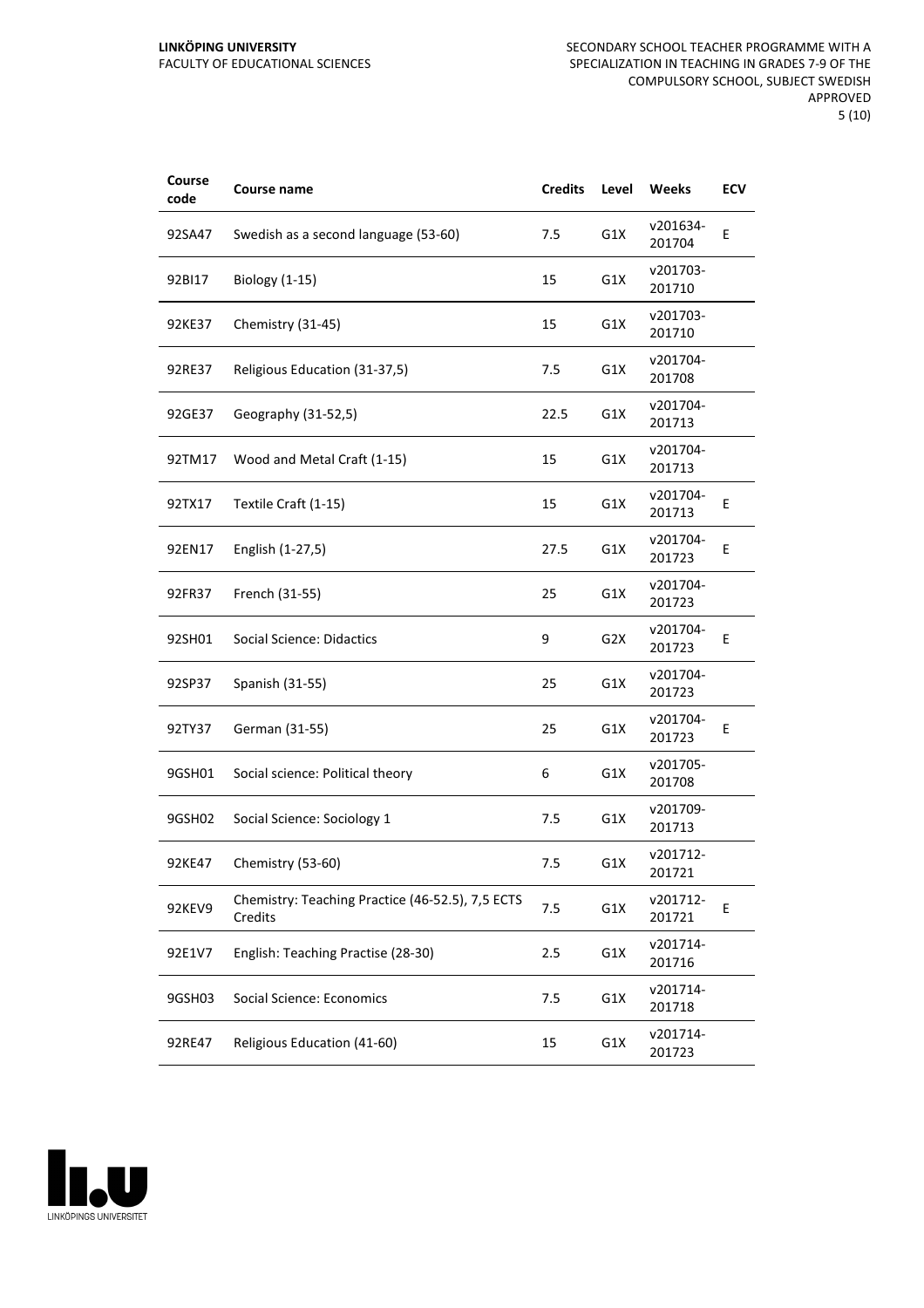| Course<br>code | Course name                                                  | <b>Credits</b> | Level            | Weeks              | <b>ECV</b> |
|----------------|--------------------------------------------------------------|----------------|------------------|--------------------|------------|
| 92TM27         | Wood and Metal Craft (16-30)                                 | 15             | G <sub>1</sub> X | v201714-<br>201723 | E          |
| 92TX27         | Textile Craft (16-30)                                        | 15             | G1X              | v201714-<br>201723 | E          |
| 92SAV9         | Swedish as a Second Language: Teaching<br>Practice (46-52.5) | 7.5            | G1X              | v201715-<br>201719 | E          |
| 92FRV9         | French: Teaching Practice (56-50), 5 ECTS<br>Credits         | 5              | G1X              | v201716-<br>201723 | F          |
| 92SPV9         | Spanish: Teaching Practice                                   | 5              | G <sub>1</sub> X | v201816-<br>201823 | E          |

## **Semester 5 (Autumn 2017)**

| Course<br>code | Course name                                                                    | <b>Credits</b> | Level            | Weeks              | <b>ECV</b> |
|----------------|--------------------------------------------------------------------------------|----------------|------------------|--------------------|------------|
| 93SAV9         | Swedish as a Second Language: Teaching<br>Practice (46-52.5), 7,5 ECTS Credits | 7.5            | G1X              |                    | E          |
| 93SVV9         | Swedish: Teaching Practice (53-60 hp)                                          | 7.5            | G2X              |                    | E          |
| 93SV37         | Swedish (31-52.5)                                                              | 22.5           | G <sub>2</sub> X | v201633-<br>201703 | C          |
| 93SH02         | Social Science: Didactics                                                      | 7.5            | G2X              | v201734-<br>201738 | E          |
| 93TM37         | Wood and Metal Craft (38-45)                                                   | 7.5            | G1X              | v201734-<br>201743 | E          |
| 93TMV9         | Wood and Metal Craft: Teaching Practice (31-<br>37.5)                          | 7.5            | G1X              | v201734-<br>201743 | E          |
| 93TX37         | Textil Craft (38-45)                                                           | 7.5            | G1X              | v201734-<br>201743 | Ε          |
| 93TXV9         | Textile Craft: Teaching Practise (31-37.5 hp)                                  | 7.5            | G1X              | v201734-<br>201743 | E          |
| 93BI38         | Biology (31-37,5 hp)                                                           | 7.5            | G <sub>2</sub> X | v201735-<br>201738 |            |
| 93EN37         | English (31-55)                                                                | 25             | G1X              | v201735-<br>201803 | E          |
| <b>93ENV8</b>  | Verksamhetsförlagd utbildning i engelska (56-58<br>hp), 3hp                    | 3              | G2X              | v201739-<br>201740 | E          |
| 93ENV9         | English: Teaching Practice (59-60), 2 ECTS<br>Credits                          | $\overline{2}$ | G2X              | v201739-<br>201740 | Ε          |

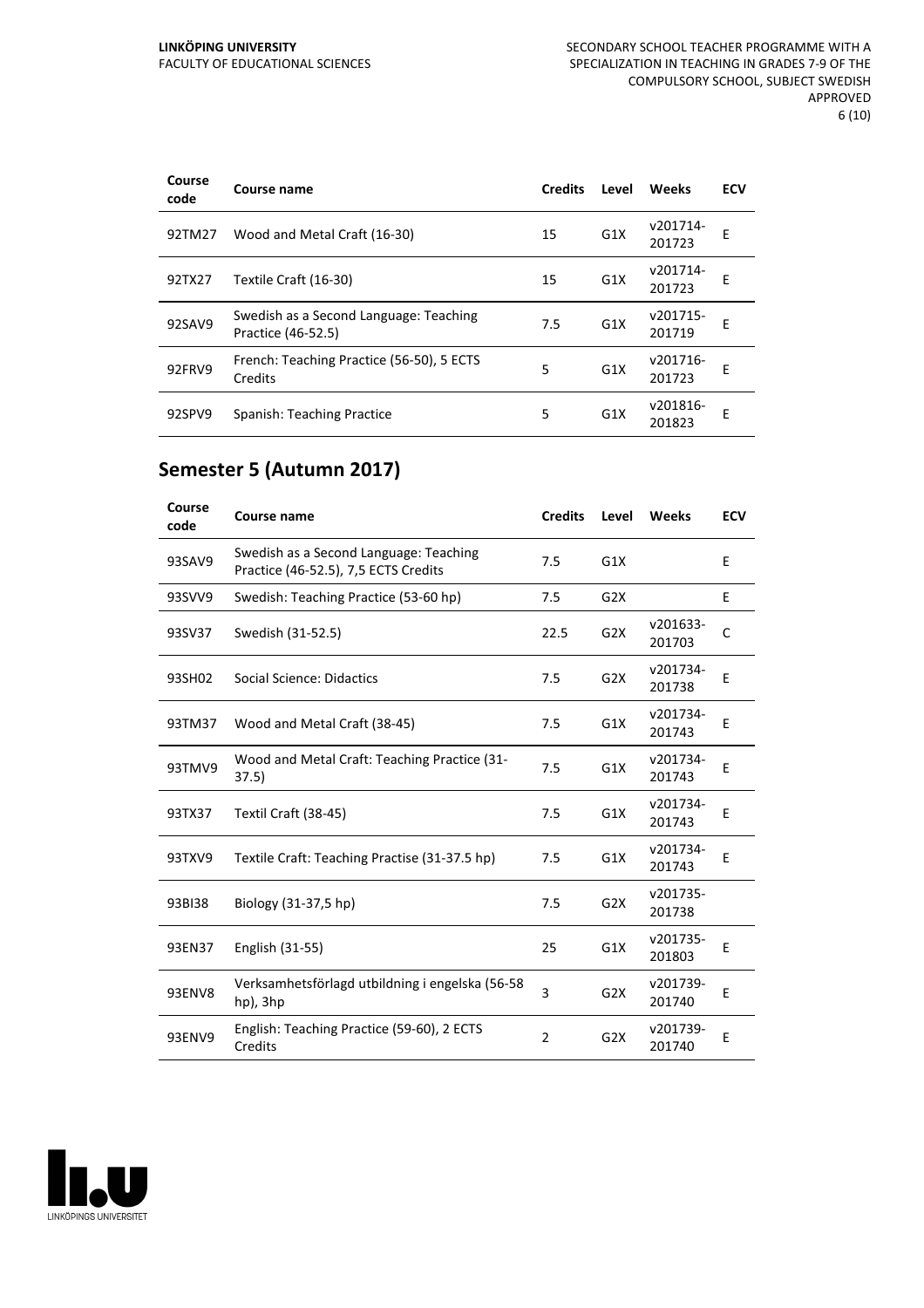| Course<br>code | Course name                                     | <b>Credits</b> | Level            | Weeks              | <b>ECV</b> |
|----------------|-------------------------------------------------|----------------|------------------|--------------------|------------|
| 93BIV9         | Biology: Teaching Practice, 7,5 ECTS Credits    | 7.5            | G <sub>2</sub> X | v201739-<br>201743 | E          |
| 9GSH04         | Social Science: Swedish politics                | 7.5            | G1X              | v201739-<br>201743 |            |
| 93BI47         | Biology (46-60)                                 | 15             | G <sub>2</sub> X | v201744-<br>201751 | E          |
| 93TM47         | Wood and Metal Craft (46-60)                    | 15             | G1X              | v201744-<br>201803 | E          |
| 93TX47         | Textile Craft (46-60)                           | 15             | G1X              | v201744-<br>201803 | E          |
| 9GSH05         | Social science: International politics          | 7.5            | G1X              | v201744-<br>201803 | E          |
| 93SHV9         | Social Science, Teaching Practice, (46-52,5 hp) | 7.5            | G <sub>1</sub> X | v201745-<br>201749 | E          |

# **Semester 6 (Spring 2018)**

| Course<br>code | Course name                                                          | <b>Credits</b> | Level            | Weeks              | <b>ECV</b> |
|----------------|----------------------------------------------------------------------|----------------|------------------|--------------------|------------|
| 93XSV1         | Thesis, Swedish                                                      | 15             | G <sub>2E</sub>  |                    | E          |
| 93XSV7         | Thesis, Swedish                                                      | 15             | G <sub>2E</sub>  |                    | E          |
| 93UK57         | Educational Sciences 5, Social Relations and<br>Teachers' Leadership | 7.5            | G2X              | v201804-<br>201808 | E          |
| 93SV57         | Swedish (61-75 cr)                                                   | 15             | G2X              | v201804-<br>201813 | Ε          |
| 93UK67         | Educational Sciences 6, Special Needs Education                      | 7.5            | G <sub>2</sub> X | v201809-<br>201813 | E          |
| 9GSH07         | Social Science: Sociology 2                                          | 7.5            | G2X              | v201809-<br>201813 | E          |
| 93SV67         | Swedish (76-90 cr)                                                   | 15             | G <sub>2</sub> X | v201814-<br>201823 | E          |
| 93XSH1         | Thesis, Social Science                                               | 15             | G <sub>2E</sub>  | v201814-<br>201823 | E          |
| 9GSH08         | Social science: Comparative politics                                 | 6              | G2X              | v201815-<br>201818 | E          |
| 9GSH06         | Social Science: Economics                                            | 7.5            | G2X              | v201819-<br>201823 | E          |

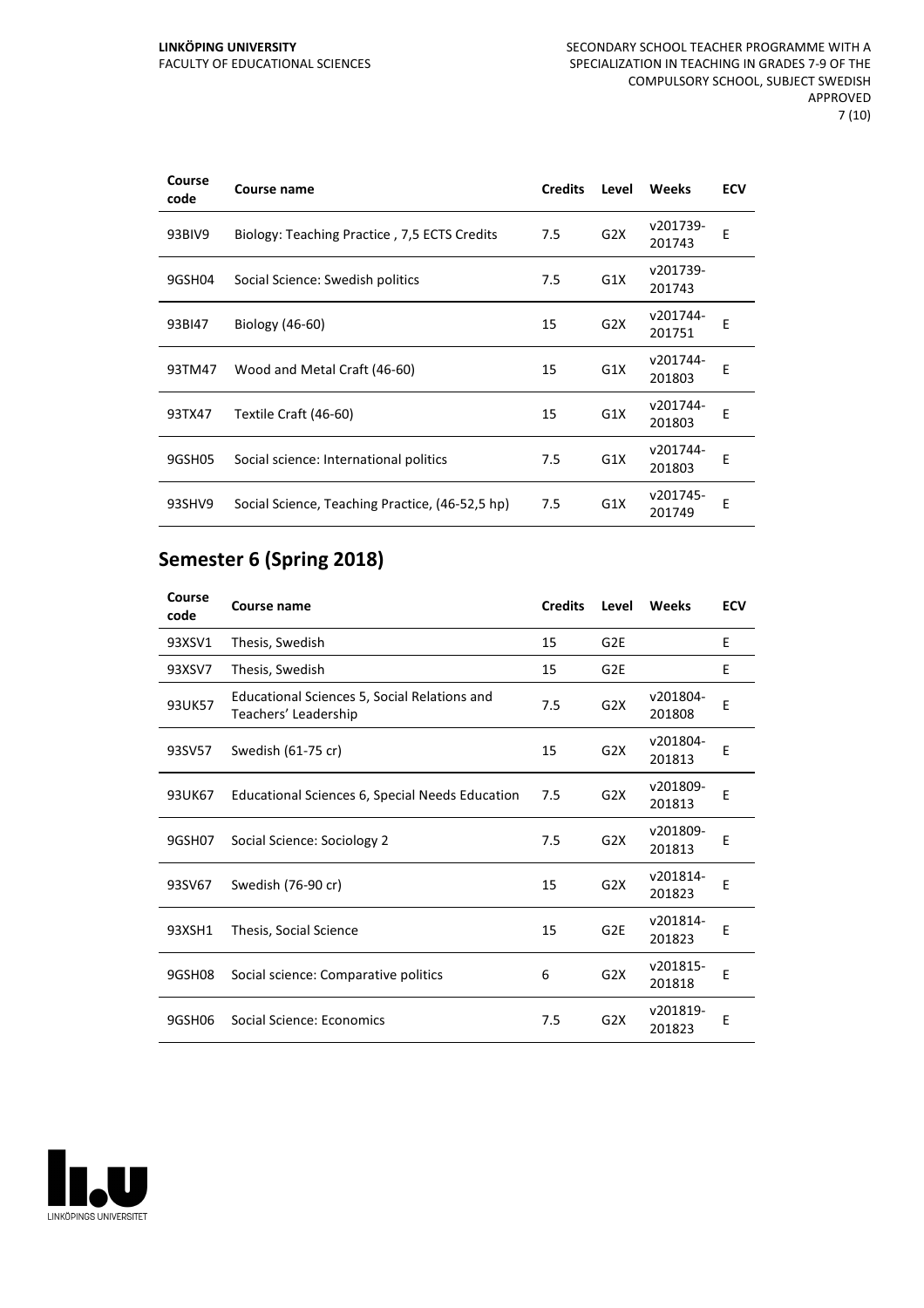## **Semester 7 (Autumn 2018)**

| Course<br>code | Course name                             | <b>Credits</b> | Level            | Weeks              | <b>ECV</b> |
|----------------|-----------------------------------------|----------------|------------------|--------------------|------------|
| 93FR17         | French (1-30 cr)                        | 30             | G2X              |                    | E          |
| 93GE07         | Geography (1-30 cr)                     | 30             | G2X              |                    |            |
| 93SA27         | Swedish as a second language (16-30 cr) | 15             | G2X              |                    | E          |
| 93SP17         | Spanish (1-30 cr)                       | 30             | G2X              |                    |            |
| 93TK17         | Technology (1-15 cr)                    | 15             | G2X              |                    |            |
| 93TK27         | Technology (16-30 cr)                   | 15             | G <sub>2</sub> X |                    |            |
| 93TY17         | German (1-30 cr)                        | 30             | G2X              |                    |            |
| 93XSH7         | Thesis, Social Science                  | 15             | G <sub>2E</sub>  |                    | E          |
| 93RE19         | Religious Studies (1-15 cr)             | 15             | G <sub>2</sub> X | v201834-<br>201843 |            |
| 93SA17         | Swedish as a second language (1-15 cr)  | 15             | G2X              | v201834-<br>201843 | C          |
| 93KE17         | Chemistry (1-15 cr)                     | 15             | G1X              | v201836-<br>201842 |            |
| 93RE29         | Religious Studies (16-30 cr)            | 15             | G2X              | v201844-<br>201903 |            |
| 93XSH7         | Thesis, Social Science                  | 15             | G <sub>2E</sub>  | v201844-<br>201903 | E          |
| 93XSV7         | Thesis, Swedish                         | 15             | G <sub>2E</sub>  | v201844-<br>201903 | E          |
| 93KE27         | Chemistry (16-30 cr)                    | 15             | G1X              | v201845-<br>201851 |            |

# **Semester 8 (Spring 2019)**

| Course<br>code | Course name                       | <b>Credits</b> | Level | Weeks              | <b>ECV</b> |
|----------------|-----------------------------------|----------------|-------|--------------------|------------|
| <b>9ARE39</b>  | Religious Studies (31-45 Credits) | 15             | A1X   | v201904-<br>201908 |            |
| <b>9ATK37</b>  | Technology (31-45 cr)             | 15             | A1X   | v201904-<br>201913 | E          |
| 9AGE37         | Geography (31-45 cr)              | 15             | A1X   | v201904-<br>201923 |            |
| 9AKE37         | Chemistry (31-45 cr)              | 15             | A1X   | v201904-<br>201923 | Е          |

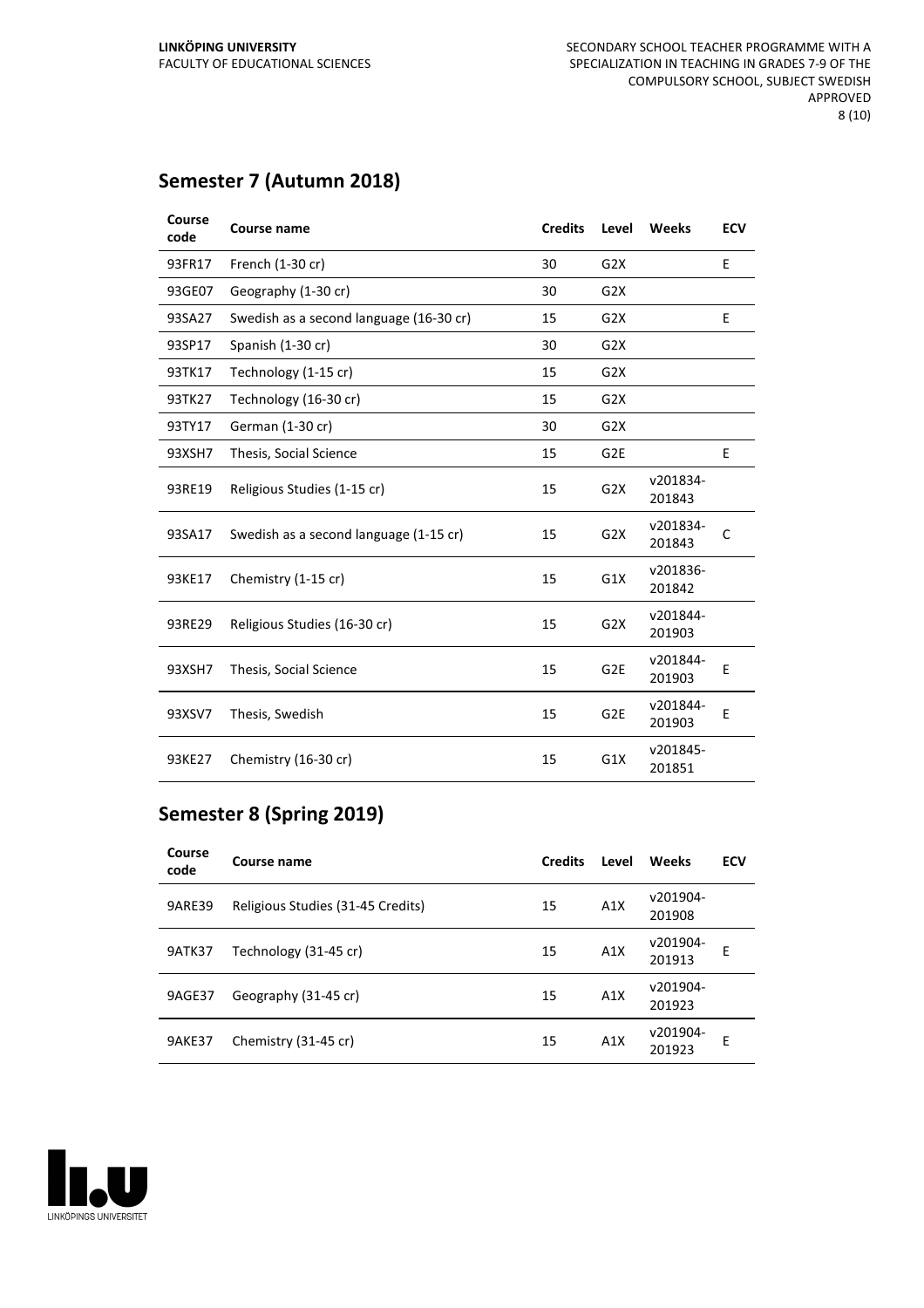| Course<br>code | Course name                                                          | <b>Credits</b> | Level | <b>Weeks</b>       | <b>ECV</b> |
|----------------|----------------------------------------------------------------------|----------------|-------|--------------------|------------|
| 9ASP37         | Spanish (31-45 cr)                                                   | 15             | A1X   | v201904-<br>201923 | E          |
| 9AVFU8         | <b>Teaching Practice</b>                                             | 13.5           | A1X   | v201904-<br>201923 | E          |
| 9ATKV8         | Technology: Teaching Practice (46-52,5 Credits)                      | 7.5            | A1X   | v201909-<br>201911 | E          |
| 9AGEV8         | Geography: Teaching Practise (46-52,5 Cr)                            | 7.5            | A1X   | v201909-<br>201913 | E          |
| 9AGEV9         | Geography: Teaching Practise (46-52,5 Cr)                            | 7.5            | A1X   | v201909-<br>201913 | E          |
| 9AREV8         | Religious Studies: Teaching Practice (46-52,5<br>Credits)            | 7.5            | A1X   | v201909-<br>201913 | Е          |
| 9AREV9         | Religious Studies: Teaching Practice (46-52,5)<br>Credits)           | 7.5            | A1X   | v201909-<br>201913 | E          |
| 9ASH07         | Social Science: Sociology 2                                          | 7.5            | A1X   | v201909-<br>201913 | E          |
| 9ASHV9         | Social Science: Teaching Practise (76-82 cr)                         | 6              | A1X   | v201909-<br>201913 | E          |
| 9AKEV8         | Chemistry: Teaching Practice (46-52,5 Credits)                       | 7.5            | A1X   | v201912-<br>201918 | E          |
| 9ASAV8         | Swedish as a Second Language: Teaching<br>Practice (46-52,5 Credits) | 7.5            | A1X   | v201913-<br>201918 | E          |
| 9ASVV8         | Swedish: Teaching Practise (76-82 cr)                                | 7.5            | A1X   | v201913-<br>201918 | E          |
| 9AXSH1         | Thesis in Social Science                                             | 15             | A1X   | v201914-<br>201923 | E          |
| 9AXSV1         | Thesis in Swedish                                                    | 15             | A1X   | v201914-<br>201923 | Ε          |
| 9ASH06         | Social Science: Economics                                            | 7.5            | A1X   | v201919-<br>201923 | E          |
| 9AUK81         | Educational Sciences 8, Theory of science and<br>research methods    | 7.5            | A1X   | v201919-<br>201923 | E          |